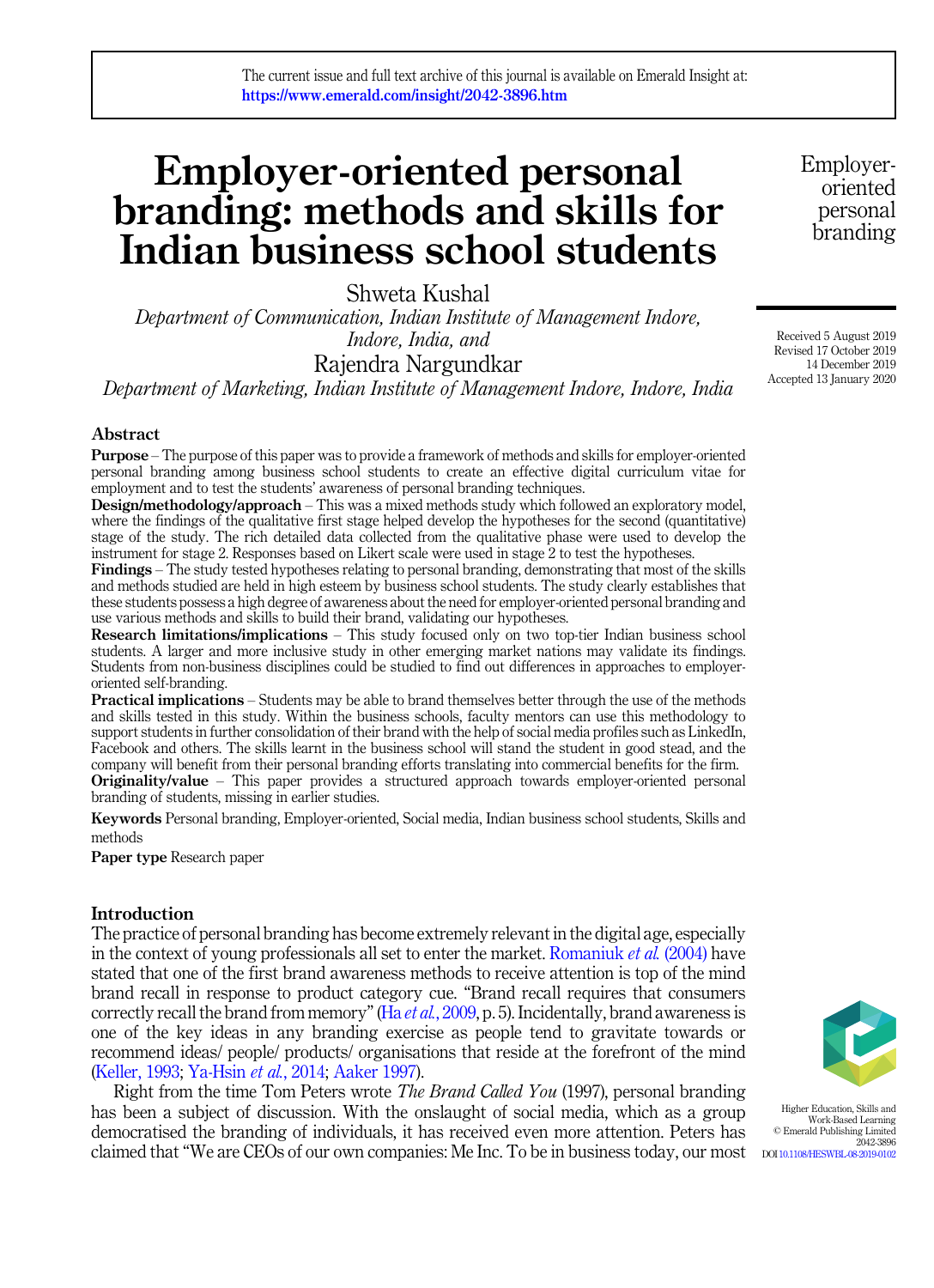# HESWBL.

important job is to be head marketer for the brand called You" (Peters, 1997; Para 5). The growing need in individuals to project themselves in ways that generate impact has made this concept applicable on a daily basis.

Traditionally, personal branding has been the sphere of attention and interest largely for CEOs and celebrities, particularly those in politics, films and sports, who have used the tool to enhance and project their very public personas to their advantage. "Unlike companies or products, individuals possess intrinsic personal branding as a result of personality qualities, past experience and development, and communication with others – whether they know it or not. In this sense, every person already has a personal brand of some kind. The challenge is to manage that brand strategically"(Rangarajan *et al.*, 2017, p. 657). Vijungco (2014) insightfully observes that maintaining a consistently positive and memorable impact on bosses, coworkers and employees increases the chances of getting hand-picked for the best opportunities when they come knocking and paves the way to career growth and success, which in turn generates commercial/economic impact.

The presence of online personas has made it easier for people to develop their personal brands and promote self-marketing for individuals (Shepherd, 2005). While there are increasing concerns regarding privacy and data theft, millennials have a growing digital footprint in the arena of self-expression and identity construction online. In this regard, then, consistency of the image created becomes the most important concern. According to Dolan's (2017) study in MIT, this image should showcase the most important skills which the students want highlighted for their potential recruiters and employers. This consistency needs to be maintained in all spheres of communication such as verbal, written and virtual. A strong online presence can push an individual's brand by many leagues. Wee and Brooks (2010) have stated that the strategic moves of personal branding are targeted at developing reflexivity as they encourage individuals towards careful and critical self-assessment about their relative strengths and weaknesses. The primary objective is to use the acquired self-knowledge and control the way in which one is perceived. In order to achieve this influence, it is seminal that the skills that highlight the brand of a student are showcased.

Manai and Holmlund (2015) describe self-marketing especially in the context of business students' self-marketing in Helsinki, Finland, stating that it is a process that the students use to formulate and communicate their abilities and skills to stand out in a crowd especially in situations involving job hunting, networking and/or developing a career, which in turn increases employment likelihood. In the year 2012, Wetsch discusses the case of Newfoundland and points out that we inhabit a world of constant transition, which makes it obligatory that educators and professors facilitate the move of their students from possessing social media knowledge to the active use of social media intelligence. More recent analysis by Jobvite (2014) shows that social media profiles such as LinkedIn are gaining ascendancy in the space of recruiting. In this context, close analysis of LinkedIn and other social media platforms has become the mainstay of business school recruitments. This connection between Wetsch's formulation (2012) and Jobvite's current analysis (2014) demonstrates the progress from ideation to action and the entry of newer digital media in the recruitment space. This paper attempts to cater to this need in the recruitment space through its structured approach to the methods and skills of employer-oriented personal branding used by business school students in India. With the current digital branding options such as Facebook and LinkedIn, faculty mentors can assist students to enhance their brand using the methodology in this paper. A strategic branding exercise changes depending on the sphere of influence of the individual who is attempting to create a personal brand. While CEOs and celebrities might be able to exert a much larger influence (Rein *et al.*, 2006), this paper studies the manner in which employer-oriented personal branding techniques can be leveraged by students of business schools.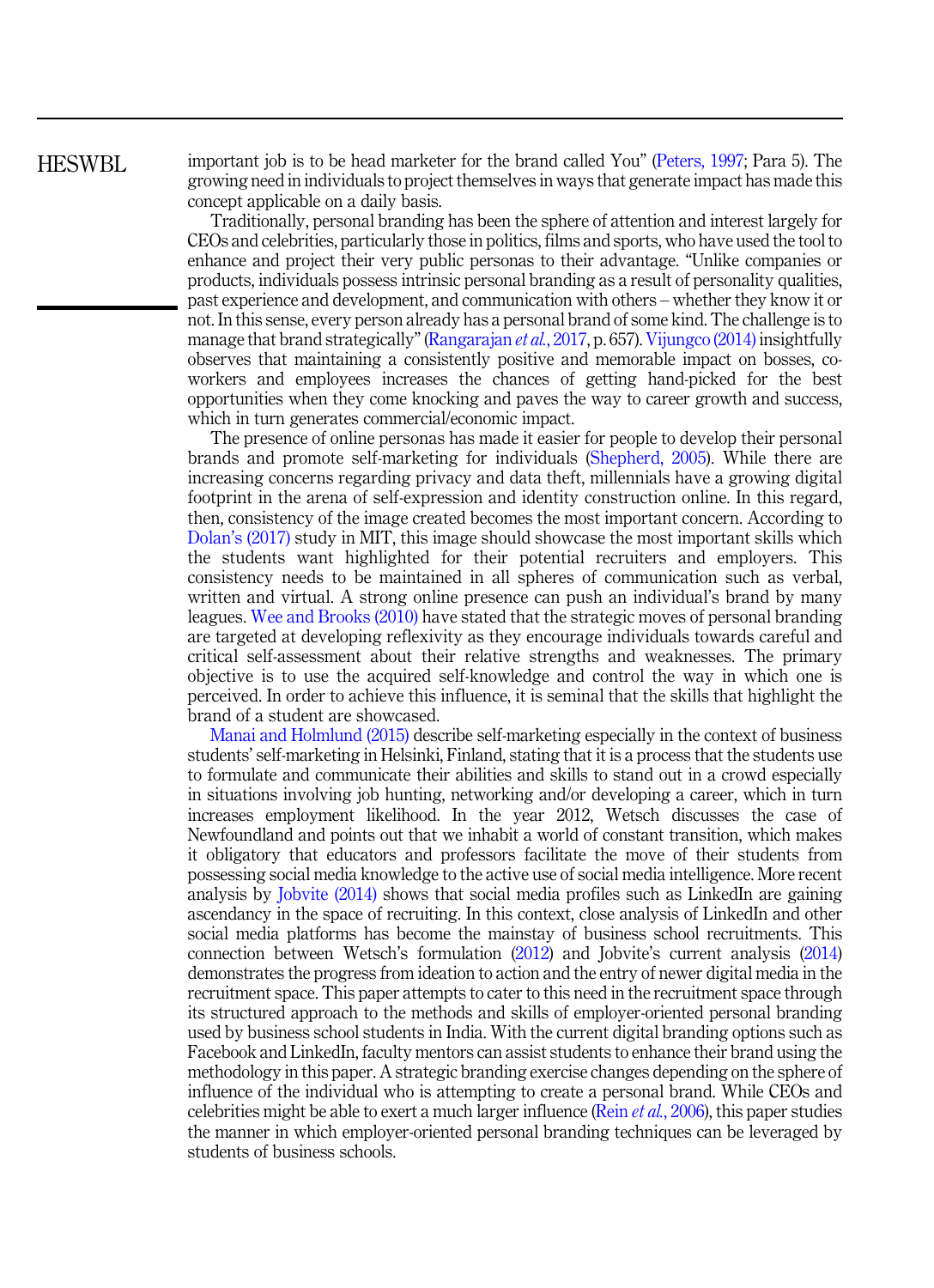# Objectives and methodology of the study

This study examined the awareness of personal branding and the practical methods and skills that management students use to create an image, which aids them in branding themselves for better acceptability and likeability in the business school. Ilies (2018), in her study of a university in Romania, highlights that academic life is the ideal life state at which young adults and professionals must focus on developing their brand. In student life, individuals have ample time for introspection, reflection and research, all of which are key elements in promoting a personal brand and self-marketing. The purpose of the current study was to examine students from Indian business schools to see if they recognise the role of a good image, networking skills, and building effective relationships with people because businesses are co-dependent (Griffin, 2014) and need constant navigation through these bonds. Keeping this in mind, the current study was undertaken with three primary objectives:

- (1) To study the awareness of personal branding techniques among business school students.
- (2) To specifically measure the importance of various employer-oriented personal branding methods.
- (3) To determine which employer-oriented personal branding skills were considered important.

There are four reasons as follows for selecting business school students as the area of focus:

- (1) This kind of research has not been attempted before, though personal branding as a concept has been around for a few years now. In particular, specific skills and methods used by Indian business school students for employer-oriented personal branding have not been studied.
- (2) The main reason for focusing on business school students was that placement processes tend to be more well set, streamlined and contemporary as compared to schools of other disciplines in India. Because the major purpose of this study was to look at employer-oriented personal branding, this group with its processes provided the most effective sample.
- (3) Based on the students' choice of business school to attend, Seth Godin (2006) observes that students are primarily in business schools for branding and networking purposes. This study attempts to investigate this line of thinking as the researchers have personally witnessed some of these self-branding attempts.
- (4) This study may prove useful for faculty members to mentor students in branding themselves better. Some of these elements could perhaps be used by faculty members in branding themselves as well.

The primary research for this study was conducted in two top Indian business schools and was based on observing and documenting of practices and behaviours that students display in these environments.

This was a mixed methods study which followed an exploratory model. In such a design, the findings of the first stage (qualitative) help develop/ inform the second stage of the study (quantitative) (Greene *et al.*, 1989). This is a two-pronged approach and is often referred to as the exploratory sequential design (Creswell *et al.*, 2003). Further, this study used the instrument development model of the exploratory design, first qualitatively exploring the data and then designing the instrument based on these explorations and qualitative findings (Creswell and Plano, 2007). In line with this mixed methods approach, the rich detailed data collected from the qualitative phase informed the instrument design and allowed the researchers to anticipate the challenges that they may face in the survey stage of the study.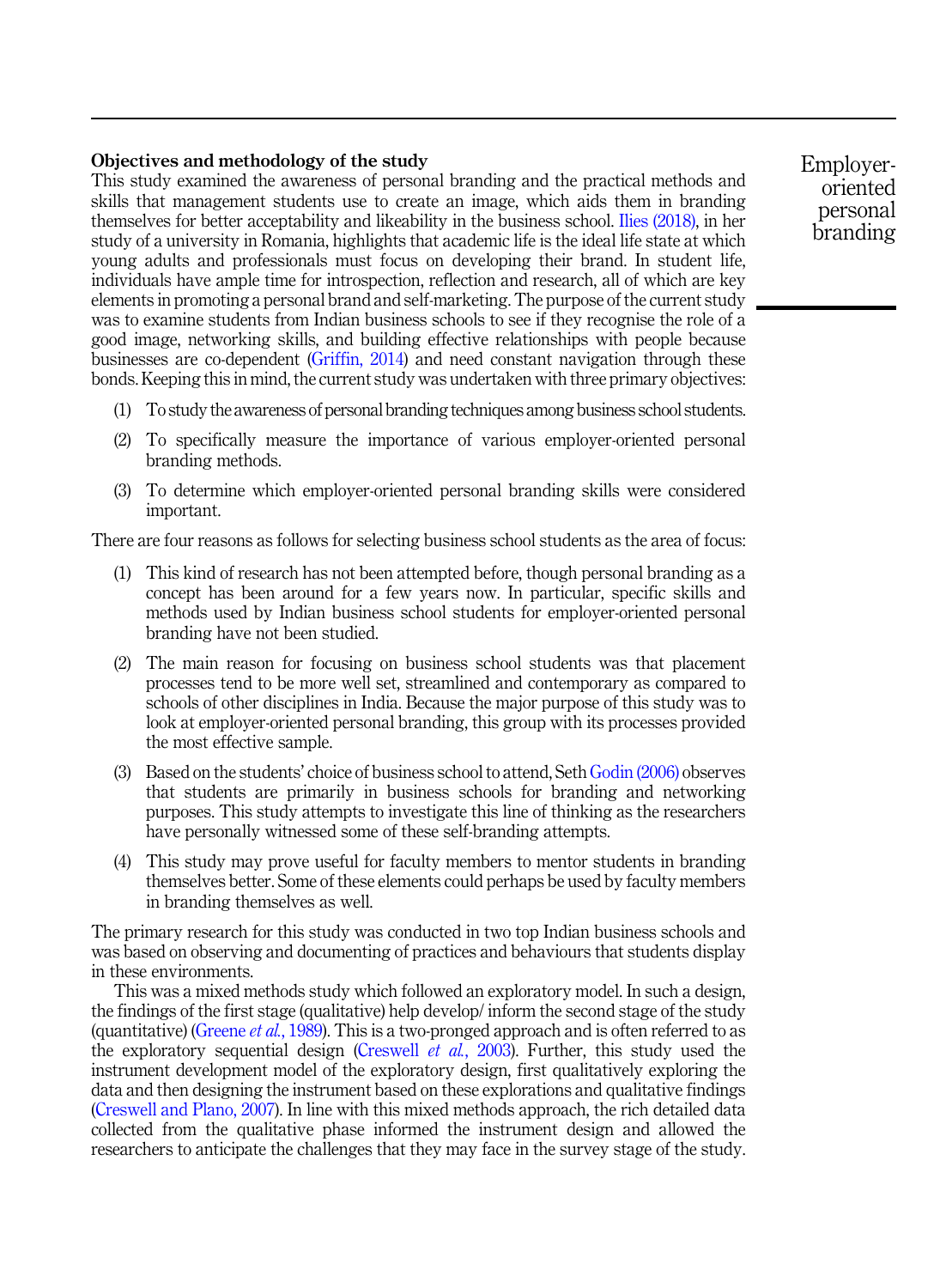HESWBL.

#### *Stage 1*

A total of 20 participants were interviewed in the first stage of the study. They were MBA participants of two top Indian business schools. These schools are ranked in the top 10 list of the National Institutional Ranking Framework (NIRF) of the Ministry of Human Resource Development, Government of India (NIRF, 2019). The respondents were interviewed at length (up to 40 min each with individual interviews ranging from 25 to 40 min) to ascertain their views about personal branding, its importance and how they could promote or enhance their personal brand. The researchers then analysed the interview data for common patterns, and further insights were developed. Through this analysis, they arrived at two major categories of strategies employed by students: the methods used for personal branding and the skills that are useful for personal branding. These insights in turn informed about the instrument design for the quantitative phase of the study. For instance, in the interviews, participants repeatedly highlighted their use of certain methods, e.g. case study competitions, to build their personal brand and some skills that they develop for personal branding, such as presentation skills among others. These were included as scaled items in part 2 of the study.

The qualitative study helped build the instrument for the quantitative stage of the study. The qualitative stage of the study indicated that personal branding was important to students. Majority of the respondents stated that it is essential that management students engage in the activity of personal branding because it creates recall and may even open up avenues of professional gains. The statements made by student respondents established a repeat pattern of terms like "important", "essential", "very useful" in the context of personal branding. Because the qualitative stage involved unstructured interviews about students' use of personal branding strategies, the scope of further enquiry was limited to two categories: skills and methods useful for personal branding. This resulted in inclusion of most of the items discussed by the respondents, barring a few which did not fall in either of these categories such as academic performance, attitude and levels of exposure.

#### *Stage 2*

In stage 2, the instrument was administered to a total of 120 respondents (MBA participants) at the same two business schools, between 21 and 25 years of age. This is the general age group of students in Indian business schools as a majority of them join MBA programmes soon after their Bachelor's degrees, with little or no work experience. Our sample was representative of this majority trend where students join MBA programmes with zero to two years of work experience. These students were different from the ones interviewed in stage 1 of the study, but belonged to the larger group being studied. All questions were on a 5-point Likert scale with 1 being the least important and 5 being the most important.

While the qualitative data from the first stage of the study were used to arrive at one parent hypothesis and thirteen other hypotheses arranged as per methods and skills used, the quantitative stage was designed to test these hypotheses. These hypotheses are listed below:

Parent hypothesis (H): Personal branding is important to an MBA student Methods-based hypotheses (HM):

- *HM1*. In-class interactions with professors promote a student's personal brand.
- *HM2.* Outside class interactions with professors promote a student's personal brand.
- *HM3.* Peer interactions outside class promote a student's personal brand.
- *HM4.* In-class group projects promote a student's personal brand.
- *HM5.* Case study/business competitions promote a student's personal brand.
- *HM6.* Extra-curricular activities promote a student's personal brand.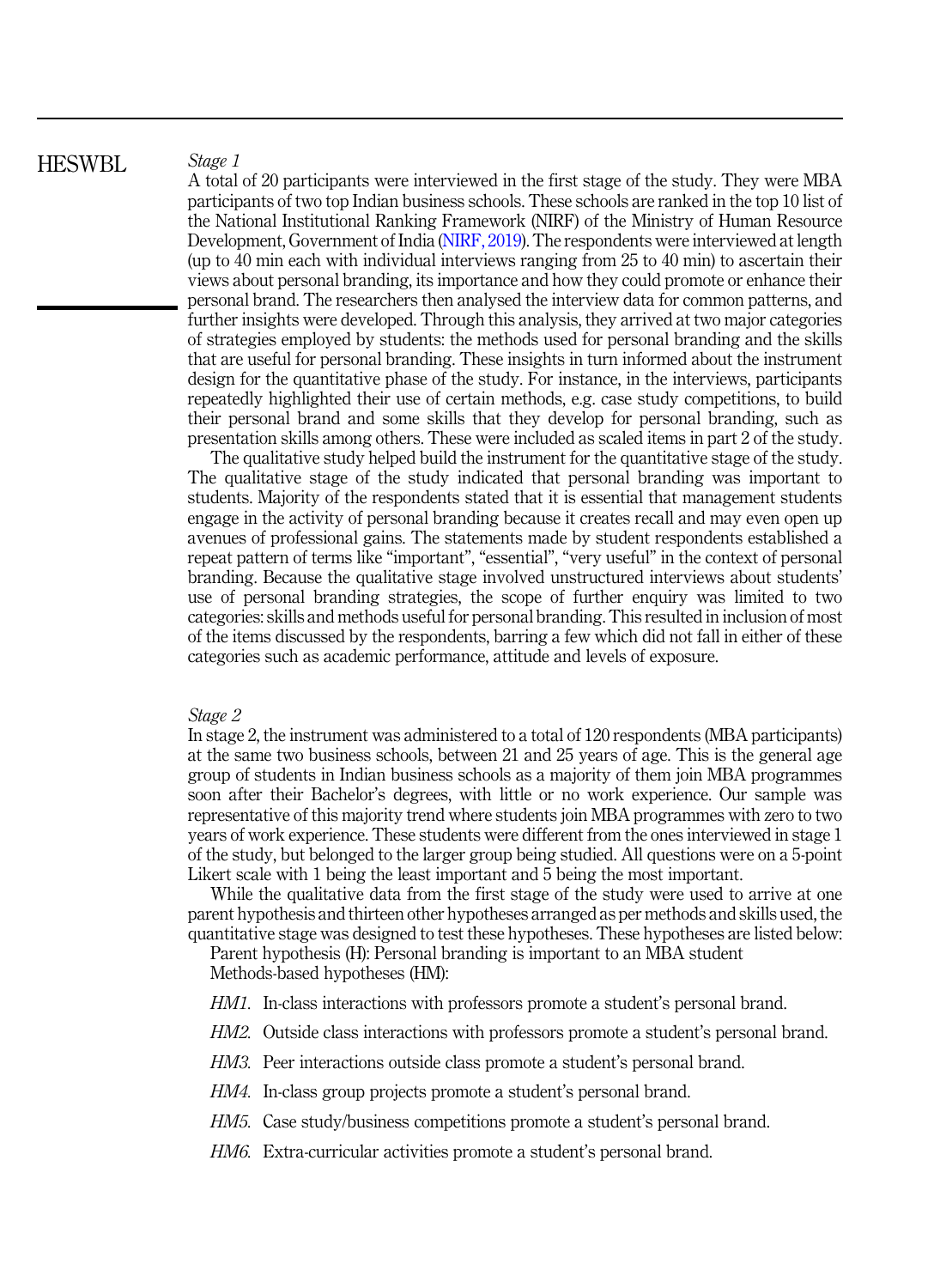Skills-based hypotheses (HS):

- *HS1.* Presentation skills are important for students' self-branding efforts.
- *HS2.* Accessing and curating content is important for students' self-branding efforts.
- *HS3.* Writing skills are important for students' self-branding efforts.
- *HS4.* Mastery of technology is important for students' self-branding efforts.
- *HS5.* Building social media profiles like LinkedIn, Facebook and others is important for students' self-branding efforts.
- *HS6.* Interpersonal Skills are important for students' self-branding efforts.
- *HS7.* Social media skills are important for students' self-branding efforts.

## Results

The data were collected for 120 participants, and the mean values for all the hypotheses were then ascertained. Table I provides the mean values of all the methods-based hypotheses (HM1 to HM5)

As the results from Table I show, students rated all the methods as effective in building their personal brand, with externally conducted case studies/business competitions receiving the highest importance, followed by peer interactions and extracurricular activities (tied at a mean value of 4.22). Group projects done as a part of in-class assignments were the next highest, closely followed by interactions with professors in the class. The last among these was outside class interactions with professors but still with a rating of 3.39 on a 5-point scale.

Table II records the mean values obtained for all the skills-based hypotheses (HS1 to HS7) From the second table, it can be seen that barring mastery of technology which has a relatively low score, all other skills come out as important, with scores ranging from 3.66 for

| Hypothesis number          | Hypothesis statement                       | Mean value (5) |                       |
|----------------------------|--------------------------------------------|----------------|-----------------------|
| HM1                        | In-class interactions with professors      | 3.73           |                       |
| HM2                        | Outside class interactions with professors | 3.39           |                       |
| HM <sub>3</sub>            | Peer interactions                          | 4.22           |                       |
| HM4                        | In-class group projects                    | 3.75           | Table I.              |
| HM <sub>5</sub>            | Case studies/business competition          | 4.57           | Methods used for      |
| HM <sub>6</sub>            | Extracurricular activities                 | 4.22           | personal branding and |
| <b>Note(s)</b> : $n = 120$ |                                            |                | their importance      |

| Hypothesis number          | Hypothesis statement                           | Mean value (5) |
|----------------------------|------------------------------------------------|----------------|
| HS <sub>1</sub>            | Presentation skills                            | 4.62           |
| HS <sub>2</sub>            | Accessing and curating content                 | 4.13           |
| HS <sub>3</sub>            | Writing skills                                 | 3.74           |
| HS <sub>4</sub>            | Mastery of technology                          | 3.28           |
| HS <sub>5</sub>            | Building social media profiles (LinkedIn etc.) | 3.81           |
| HS <sub>6</sub>            | Interpersonal skills                           | 4.54           |
| HS <sub>7</sub>            | Social media skills                            | 3.66           |
| <b>Note(s)</b> : $n = 120$ |                                                |                |

Employeroriented personal branding

Table II. Skills important for personal branding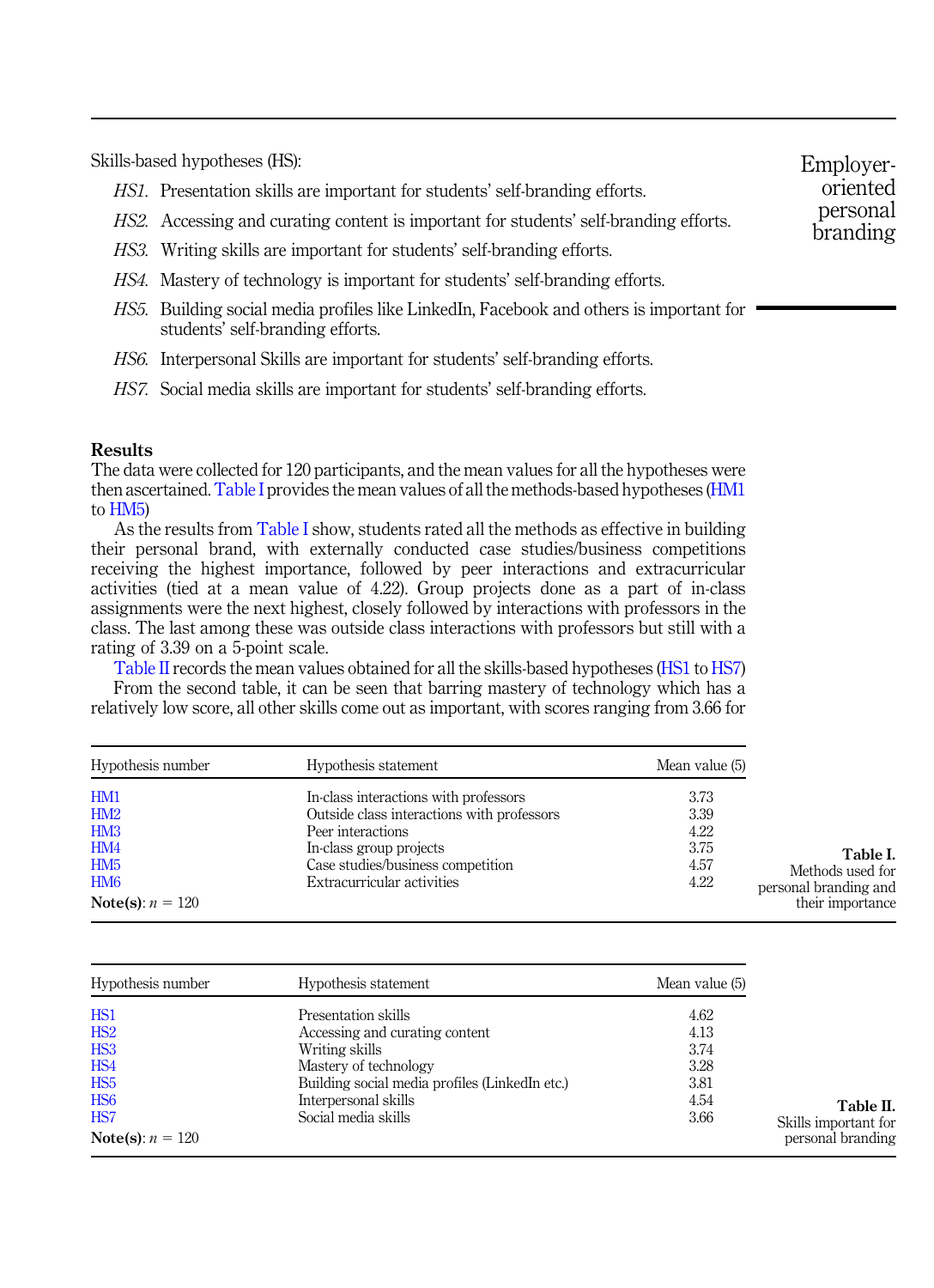# HESWBL

social media skills, to the most important, presentation skills (score 4.62). The others, in order of their importance rating, are interpersonal skills, accessing and curating content, building profiles on social networks such as LinkedIn and writing skills.

The list of methods and skills considered important involves a wide range of both, and the results seem to indicate that business school students use various techniques in order to build an employer-oriented personal brand. On the overall question about how important is personal branding on the parent hypothesis H, the mean importance rating of 4.34/5 indicates that they consider the activity very important. Thus, all the hypotheses are supported by the results.

# Discussion of results

The enterprise of personal branding is quite similar to the manner in which products/ companies brand themselves, with the overall objective being differentiation and identification. Quast (2013) delineates that differentiation includes definition of personal brand and its attributes, positioning of the brand distinctly from competitors and management of all aspects of the personal brand. The mean value for the importance of this activity, when coupled with the repeat emphasis laid on it by the respondents during the unstructured interviews, suggests that business school participants between the age groups of 21–25 years are fully aware of the need for self-branding. MBA students in Indian business schools, as stated before, fall in this age bracket as a majority of them join MBA programmes with zero to two years of work experience.

The most important method to build their personal brand, as reported by these respondents, was participating in externally conducted case study/business competitions  $(HM5 = 4.57/5)$ . These case study competitions, or online challenges run by different companies, require students to compete for a prize, across different business school campuses. These competitions offer the promise of a stellar job opportunity in the organisation that conducts the event, thus directly linking them with the recruitment process of the organisation. In fact, case study/business competitions are beginning to be used as substitutes for more traditional ways of recruitment by many organisations across Indian business school campuses today. Students who participate in these events are required to work in groups of three or more (with faculty mentors at times) and typically find innovative and implementable solutions to problems that are assigned. Traditionally, participation in group assignments, as tested through HM4 in this study that includes in-class group projects (3.75/5), is known to enhance teamwork skills and effective communication because of which collaboration in learning is strongly advocated (Zou and Darvish, 2006; Colbeck *et al.*, 2000). When analysed with the high importance accorded to peer interactions  $(HM3 = 4.22/5)$  and interpersonal skills  $(HS6 = 4.54/5)$ , the findings corroborate that the influence of peers helps to form the self-perceptions of impressionable young minds, as has been established repeatedly over time (O'Brien and Bierman, 1988; Cullingford and Morrison, 1997; Ryan, 2001). These various group activities, extracurricular activities ( $HM6 = 4.22/5$ ) and interpersonal interactions form the major chunk of social/academic interactions for management students and these together inform their social capital, which in turn accrues to them in real and virtual worlds, precisely because of the institutionalised relationship networks of mutual recognition and acquaintance (Bordieu and Wacquant, 1992).

Prof. Sherene Aftab (2016) in*Teenager Today*, while discussing the importance of forming a lasting impression on teachers, states that a positive influence on teachers and establishing relationships with them can be profitable in the long run and that students need to act proactively in order to achieve this. The importance placed by the respondents on in-class interactions with professors  $(HM1 = 3.73/5)$  shows that business school students are aware of the need to create this impression. When coupled with outside class interactions with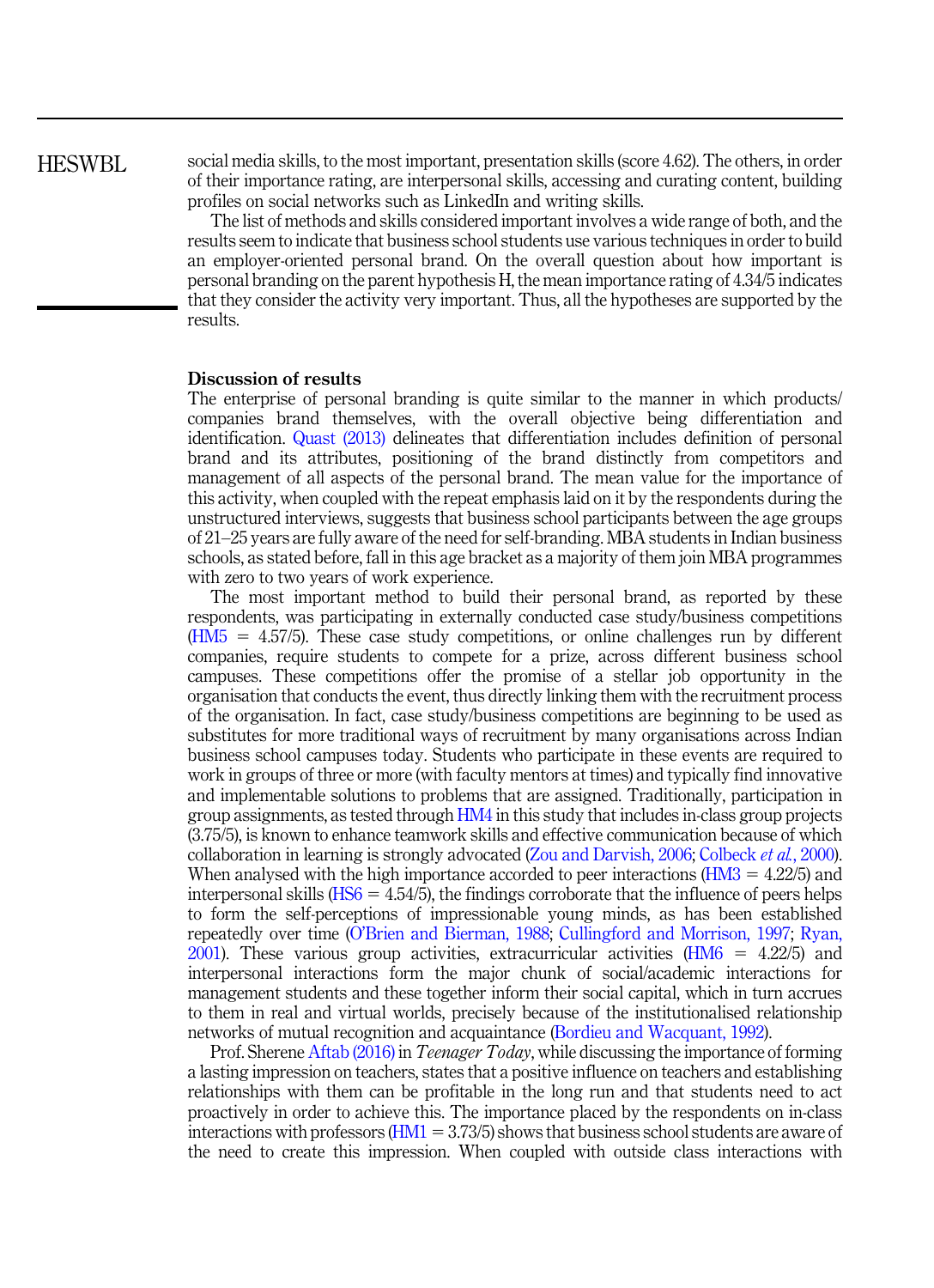professors  $(HM2 = 3.39/5)$ , it becomes clear that "making a good impression" on professors results in more durable and even sustainable relationships between students and teachers and adds to the efficacy of their personal brand.

Even though some studies show that students do not prefer presentations as a teaching– learning methodology (Sander and Sanders, 2005; Sander and Stevenson, 2002; Stevenson and Sander, 2002), they have proved to be a very effective skill-building mechanism as students display improved confidence, enhanced public speaking skills and heightened positive self-image after making presentations (Mabuan, 2017). In this study also, presentation skills emerged as the clear winner in terms of the respondents' understanding of skills required by business school students to build their personal brand ( $HSI = 4.62/5$ ). The high importance of this skill can be attributed to the fact that presentations allow students to master the verbal and non-verbal components of communication, with effective movement and body language playing key roles. These aspects of presentation skills were highlighted by respondents in the interviews, where they mentioned "increased confidence", "greater ease of movement" and "enhanced impact" while discussing the benefits of a welldelivered presentation. According to Morgan (2001), presentations are not only about the speech of the presenter but the movement of the presenter is also key, as an effective use of the space around with good body language can form physical connections which generate trust in the audience. Purposeful physical movements that support the content being delivered, while adding meaning and purport, contribute positively to the experience of the presentation, make the presenter more effective and bolster the student's personal brand.

Skills such as accessing and curating content ( $HS2 = 4.13/5$ ) also score high on mean values of the respondents' importance quotient. Because of an explosive increase in the online content available on almost any topic, respondents stated that they face an uphill task compared to a decade ago. They have a choice which is unparalleled, but also confusion arising out of the volume of available information. Burdened with "overchoice" (Toffler, 1970), they have an unenviable task of choosing content for assignments from equivalent choices (Iyengar and Lepper, 2001). The exactitude of the skill required makes it highly sought after for business school students that were part of this study. When combined with writing skills ( $\text{HS}3 = 3.74/5$ ), because curation involves paraphrasing, referencing and selecting appropriate parts of the content in two stages, first, the source article, and then the relevant part of the content from it, this skill ranks high on the list of desirables to achieve an effective personal brand.

Social media intelligence and *savoir faire* have become the order of the current rapidly expanding world. Building social media Profiles  $(HS5 = 3.81/5)$  and social media skills  $(HS7 = 3.66/5)$  emerge as clearly important skills to possess for the respondents of this study. At the same time, the relatively low priority accorded to building social media profiles when compared to other skills such as presentation skills and accessing and curating content, demonstrates that students do not fully realise the impact of social media. In this context, faculty mentors can play an advisory role to help students create better digital CVs, especially across professional platforms such as LinkedIn. They can further explain to students that it is imperative to create a formal and consistent image online just before their entry into their professional lives because "social network profile pages are the primary mechanism that people use for self-branding" (Labrecque *et al.*, 2011, p. 48). In the current environment of new social media platforms that erupt on the scene on a daily basis, capitalisation of these spaces for the construction and promotion of one's brand is a must. Jobvite (2014), a US-based recruiting platform, conducted research to study the manner in which organisations interact with candidate profiles during recruitment. They found that majority of potential recruiters tend to scour through the social media profiles of potential hires, and there is constant investment in the space of social recruiting. There are also instances where individuals have been hired directly through social media platforms and where others have been rejected due to the content posted on their pages.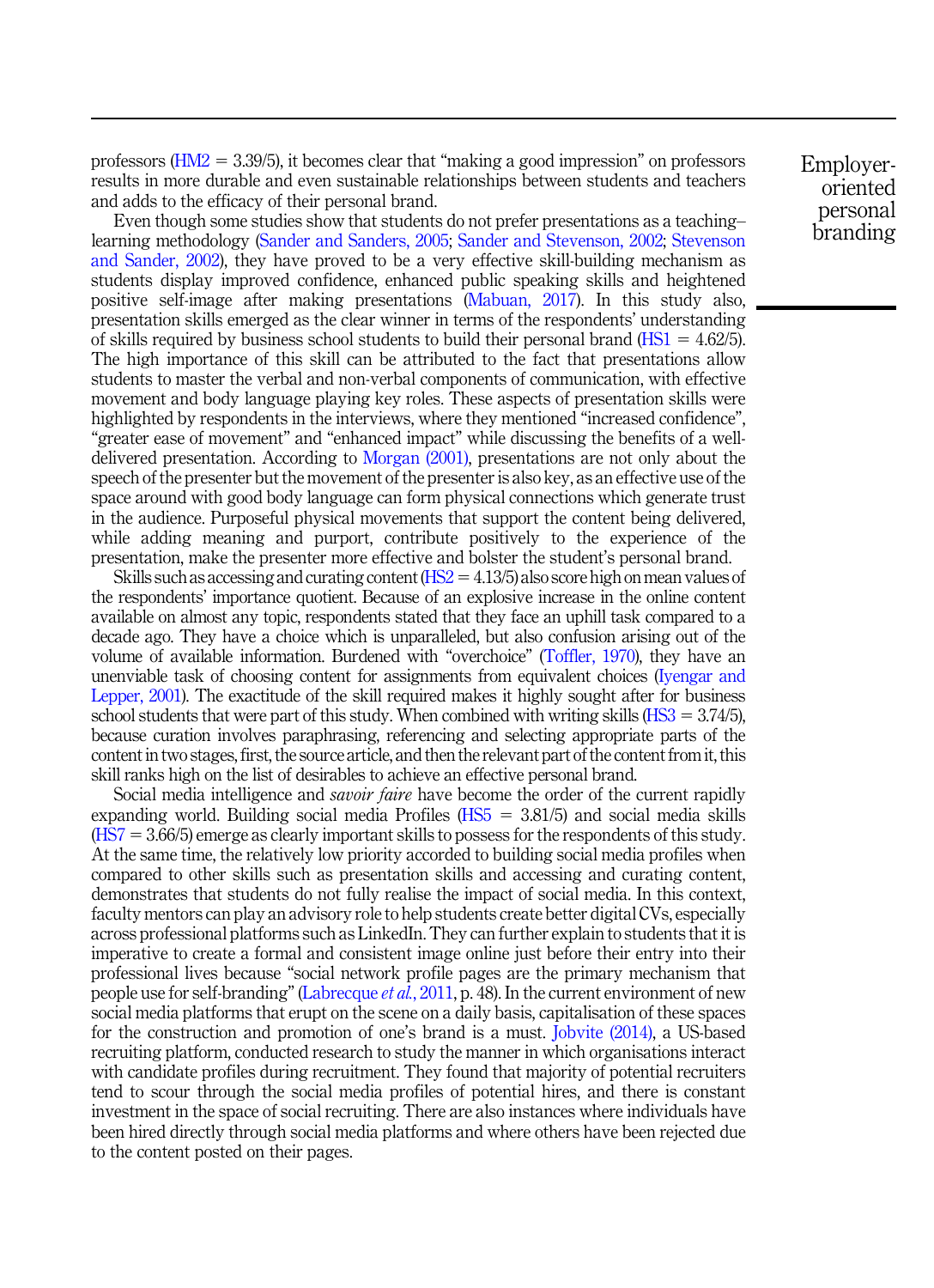# HESWBL.

Most respondents in the study were aware of the differences that they should maintain between social (Facebook, Instagram, WhatsApp, Snapchat) and professional online platforms (LinkedIn). Respondents in the interviews stated that on their social media platforms they curate, edit and "project themselves in attractive and flamboyant ways", which in turn are designed to "attract appreciation" in the form of "likes". Manzi *et al.* (2018), in their study of the expression/construction of identity through social media platforms, argue that through Facebook, people enter a shared cultural world that is also predefined and they tend to adapt to it. Yee and Bailenson (2009) have argued that the presence of virtual environments create a safe space which encourages individuals to change their self-representation dramatically and thereby control the perception created, both for self and for the other. Lee and Donsbach (2008) describe the manner in which computer-mediated and text-based communication grant greater flexibility for strategic self-presentation when compared to other communication behaviours, such as face-to-face interactions. These include positive refashioning of the self to highlight desirable aspects while diminishing the ones that might construct a negative self-image. This allows students to construct a favourable brand and promote it.

Most respondents in interviews stated that on professional platforms such as LinkedIn, which employers may view critically, they tend to share material that highlights the "professional side of their identity". Right from the choice of picture which is used for the display, which is typically a small passport-sized photograph in formal attire, to the showcasing of their core skills online, they try to build a more serious image than the one on, say, Facebook. They also mentioned using the "online recommendations feature that is readily available within the platform" to bolster this serious and credible image. This is the platform on which they can discuss the skills acquired during their time at the business school. At the same time, the sharing of information needs to be handled with extreme care and panache because negative outcomes of misdirected branding have "greater implications for professional status, whereas insufficient branding is more critical for social status" (Labrecque *et al.*, 2011, p. 49).

## Conclusion and contributions

The results emphatically demonstrate that employer-oriented personal branding is considered to be very important by the students of the business schools. A mean value of 4.34 on the parent hypothesis (H) that states personal branding is important to an MBA student, indicates the prominence of this activity in their daily lives. In their pursuit of a consistent personal brand, students use various methods and acquire new skills, which in turn help them in attaining consistency and build brand recall.

As discussed in the previous sections, various aspects of students' professional and personal interactions contribute to the brand-building exercise. A combination of these factors can generate an effective personal brand that is recognisable and differentiable. As Dolan points out, "Your branding strategy should differentiate you from others in your field and it should position you clearly in the minds of others. By focusing on your message and your mission, you project credibility, develop loyalty in your profession and create connections to others in your field" (Dolan, 2017, p. 3). Students are required to focus on what their core skills are and enhance these in order to achieve a consistent image. The most important tenet of personal branding continues to be the need to project a sustainable and cogent self, which can be accomplished only when it is real. While "social media empowers people to present themselves in a different way beyond the conventional frame imposed"(Liu and Suh, 2017, p. 18), it has also been observed that a keen knowledge of self, gained through introspection and reflection, contributes immensely in constructing a lasting brand.

This study provides a structured approach to the methods and skills for employeroriented personal branding used by students. When used in conjunction, these methods and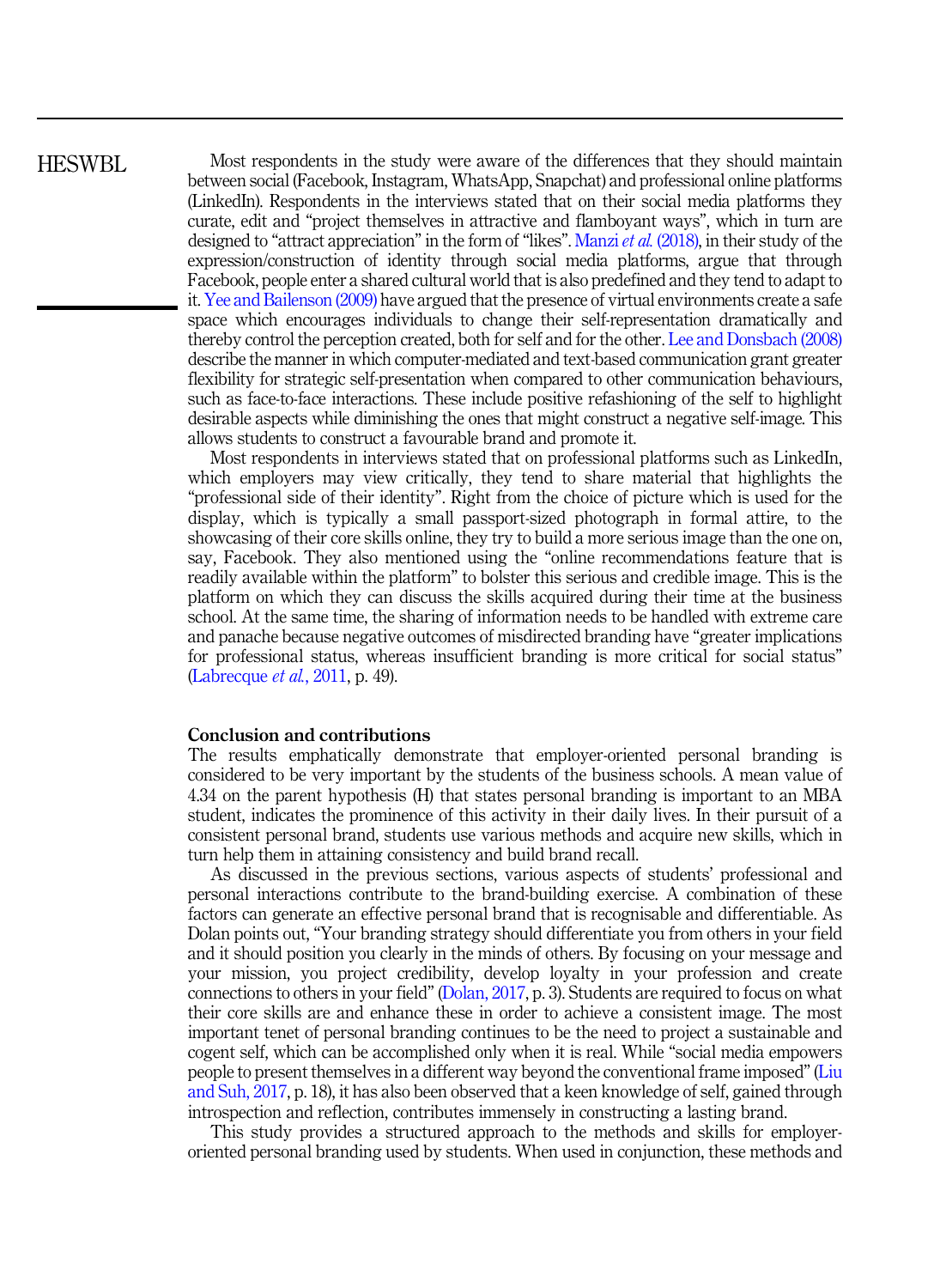skills can serve as a framework that can be used to construct an employer-oriented personal brand by business school students. These techniques include online and offline networking and positive social media perceptions on both professional (LinkedIn) and informal (Facebook, Instagram) platforms. "Once the strategic personal branding process starts, it can be adjusted and readjusted every time a person feels it is needed" (Ilies, 2018, p. 49). The point to note here is that while the personal brand that is built needs to be sustainable, it need not necessarily be fixed for all times, and the digital world facilitates the refashioning of this everevolving personal brand. In fact, reposting of content as seen on Twitter, also contributes to constructive self-branding. In a study that analysed the Twitter data of 3,562 active users, Geva *et al.* (2016) found that users tend to retweet material that is connected with topics that they may have introduced at some point earlier, which in turn builds a consistent personal brand that promotes a certain kind of identity and persona.

To summarise, students can build their brands quite effectively, provided they shore up specific skills, which are in tandem with their natural talents and tendencies. While there is a need to remain true to self, they must also showcase the acquired knowledge and skills through participating in specific events and activities which highlight those skills and are relevant to some aspect of their future work. Some of the skills that employers value could include co-ordination, people management and analytical and synthesising capabilities.

Most studies highlight one or two aspects of the way in which students can enhance their brand and project themselves in a more favourable manner (Manai and Holmlund, 2015; Wetsch, 2012; Quast, 2013). This paper provides a structured framework and a more comprehensive approach to this exercise, encompassing employer-oriented skills and methods used in various activities and aspects of life with which students engage. Their offline engagements and online presences coalesce in this construction, enabling them to promote a more wholesome version of themselves and create a consistent and stable brand. At the same time, support from faculty mentors can result in further consolidation of the brand that they may be trying to build in an attempt to impress future employers.

## Limitations and scope for further research

The framework proposed in this study is applicable to business school students and faculty mentors in systems similar to those followed in Indian business schools, which largely follow their American counterparts. This could be a limitation because other cultural contexts have not been studied. Perhaps future multi-country studies could address this limitation in other emerging market nations or regions. The sample used to collect primary data consists of only two top-tier business schools. Students from non-business disciplines could also be studied to find out differences in approaches to self-branding targeted at employers.

#### References

- Aaker, D.A. (1997), *Managing Brand Equity: Capitalizing on the Value of a Brand Name*, The Free Press, New York.
- Aftab, S. (2016),"How tomake a good impression on your teacher",*The Teenager TodayMagazine*, available at: http://theteenagertoday.com/make-a-good-impression-on-your-teacher/ (accessed 4 May 2019).
- Bordieu, P. and Wacquant, L.J.D. (1992), *An Invitation to Reflexive Sociology*, University of Chicago Press, Chicago.
- Creswell, J.W. and Plano, C.V.L. (2007), "Choosing a mixed methods design", in *Designing and Conducting Mixed Methods Research*, Sage Publications, Thousand Oaks, California, pp. 58-88.
- Creswell, J.W., Plano, C.V.L., Gutmann, M. and Hanson, W. (2003), "Advanced mixed methods research designs", in Tashakkori, A. and Teddlie, C. (Eds), *Handbook of Mixed Methods in Social and Behavioral Research*, Sage, Thousand Oaks, CA, pp. 209-240.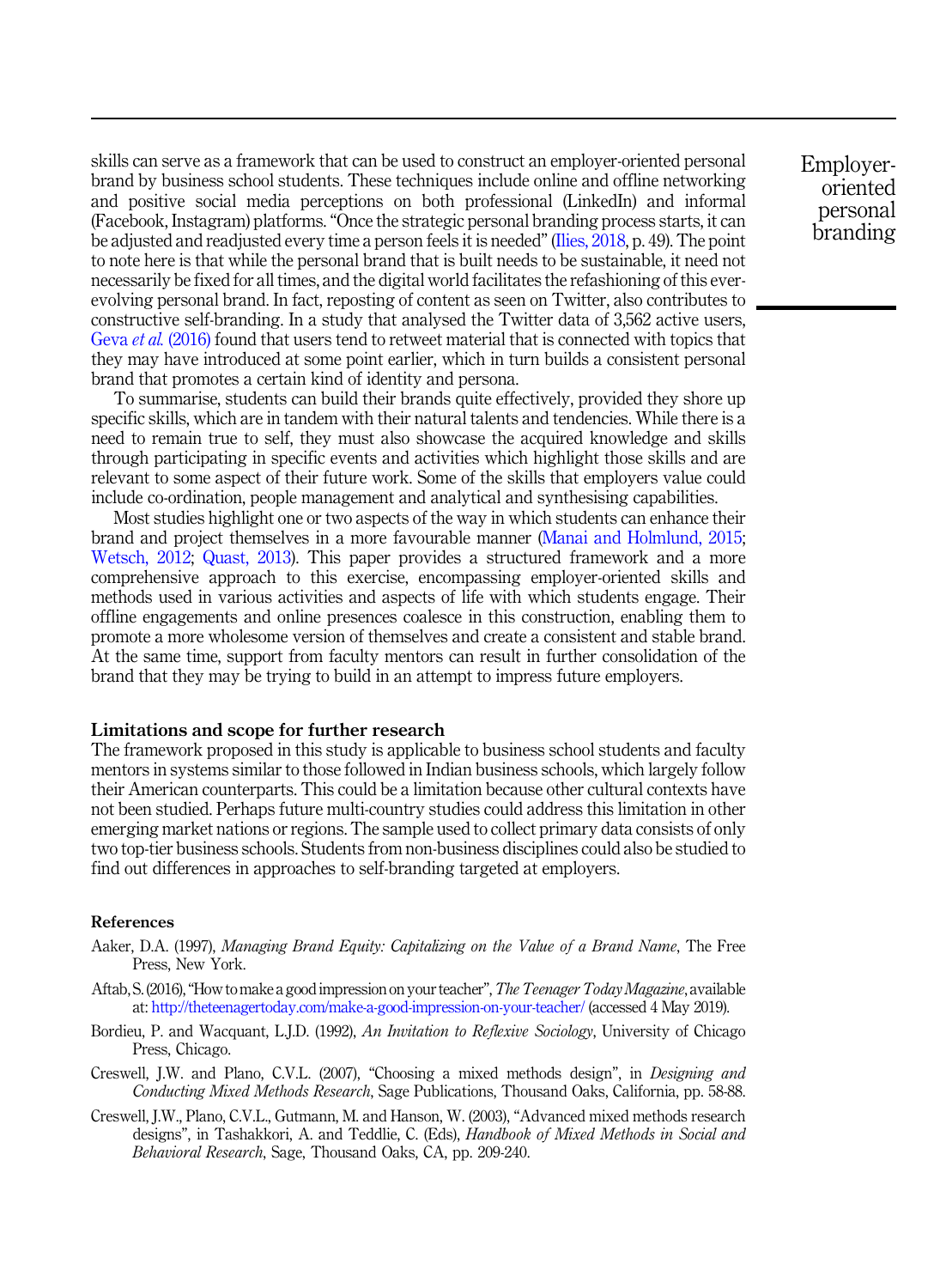HESWBL

- Colbeck, C.L., Campbell, S.E. and Bjorklund, S.A. (2000), "Grouping in the dark", *The Journal of Higher Education*, Vol. 71 No. 1, pp. 60-83, doi: 10.1080/00221546.2000.11780816.
- Cullingford, C. and Morrison, J. (1997), "Peer group pressure within and outside school", *British Educational Research Journal*, Vol. 23 No. 1, pp. 61-80.
- Dolan, R. (2017), "Branding yourself effective communication skills", *FEMS Microbiology Letters*, Vol. 364, pp. 1-3.
- Geva, H., Oestreicher-Singer, G. and Saar-Tsechansky, M. (2016), "LSE impact blog", available at: https://blogs.lse.ac.uk/impactofsocialsciences/2019/04/29/building-online-personas-has-socialmedia-become-an-exercise-in-self-branding/?fbclid=IwAR0xAQmTclEoAlqfdANoPJN2BE7Dd9h-KM2GEm6CoRBOCw3m6\_1pei5WKhA (accessed 1 May 2019).
- Godin, S. (2006), *Small is the New Big: and 183 Other Riffs, Rants, and Remarkable Business Ideas*, Penguin, England.
- Greene, J.C., Caracelli, V.J. and Graham, W.F. (1989),"Toward a conceptual framework for mixed-method evaluation designs", *Educational Evaluation and Policy Analysis*, Vol. 11 No. 3, pp. 255-274.
- Griffin, A. (2014), "The lesson of Wonga: businesses do not exist in a vacuum", *PRWeek*, available at: https://www.prweek.com/article/1316737/lesson-wonga-businesses-not-exist-vacuum (accessed 10 February 2019).
- Ha, I.J., Kim, L.C. and Yin, X.L. (2009), "Assessing the effectiveness of brand recall, recognition, and image of sponsor and non-sponsor in 2008 beijing olympic games: comparisons of pre- and post-games", *International Area Review*, Vol. 12 No. 3, pp. 3-26.
- Ilies, V.I. (2018), "Strategic personal branding for students and young professionals: case study", *Cross-Cultural Management Journal*, Vol. XX No. 1, pp. 43-51.
- Iyengar, S. and Lepper, M. (2001),"When choice is demotivating: can one desire too much of a good thing?", *Journal of Personality and Social Psychology*, Vol. 79, pp. 995-1006. doi: 10.1037/0022-3514.79.6.995.
- Jobvite (2014), "2014 social recruiting survey results", available at: http://www.pewinternet.org/2015/ 01/09/social-media-update-2014/ (accessed 9 February 2019).
- Keller, K.L. (1993), "Conceptualizing, measuring, and managing customer-based brand equity", *The Journal of Marketing*, Vol. 57 No. 1, p. 1.
- Labrecque, L.I., Markos, E. and Milne, G.R. (2011), "Online personal branding: processes, challenges, and implications", *Journal of Interactive Marketing*, Vol. 25, pp. 37-50.
- Lee, E. (2008), "Mediated social interaction", in Donsbach, W. (Ed.), *The International Encyclopedia of Communication*, Blackwell Reference Online.
- Liu, R. and Suh, A. (2017), "Self-branding on social media: an analysis of style bloggers on Instagram", *Procedia Computer Science*, Vol. 124, pp. 12-20.
- Mabuan, R. (2017), "Developing ESL/EFL learners public speaking skills through pecha kucha presentations", *English Review: Journal of English Education*, Vol. 6 No. 1, pp. 1-10. doi: 10. 25134/erjee.v6i1.765.
- Manai, A. and Holmlund, M. (2015), "Self-marketing brand skills for business students", *Marketing Intelligence and Planning*, Vol. 33 No. 5, pp. 749-762.
- Manzi, C., Coen, S., Regalia, C., Yevenes, A.M., Giuliani, C. and Vignoles, V.L. (2018), "Being in the social: a cross-cultural and cross-generational study on identity processes related to Facebook use", *Computers in Human Behavior*, Vol. 80, pp. 81-87.
- Morgan, N. (2001), "The kinesthetic speaker: putting actions into words", *Harvard Business Review*, HBS No. R0104G, Harvard Business School Publishing, Boston, MA, pp. 112-120.
- NIRF (2019), *Management Ranking 2019*, Ministry of Human Resource Development, Government of India, available at: https://www.nirfindia.org/2019/ManagementRanking.html (accessed 14 December 2019).
- O'Brien, S. and Bierman, K. (1988), "Conceptions and perceived influence of peer groups: interviews with preadolescents and adolescents",*Child Development*, Vol. 59 No. 5, pp. 1360-1365, doi:10.2307/1130498.